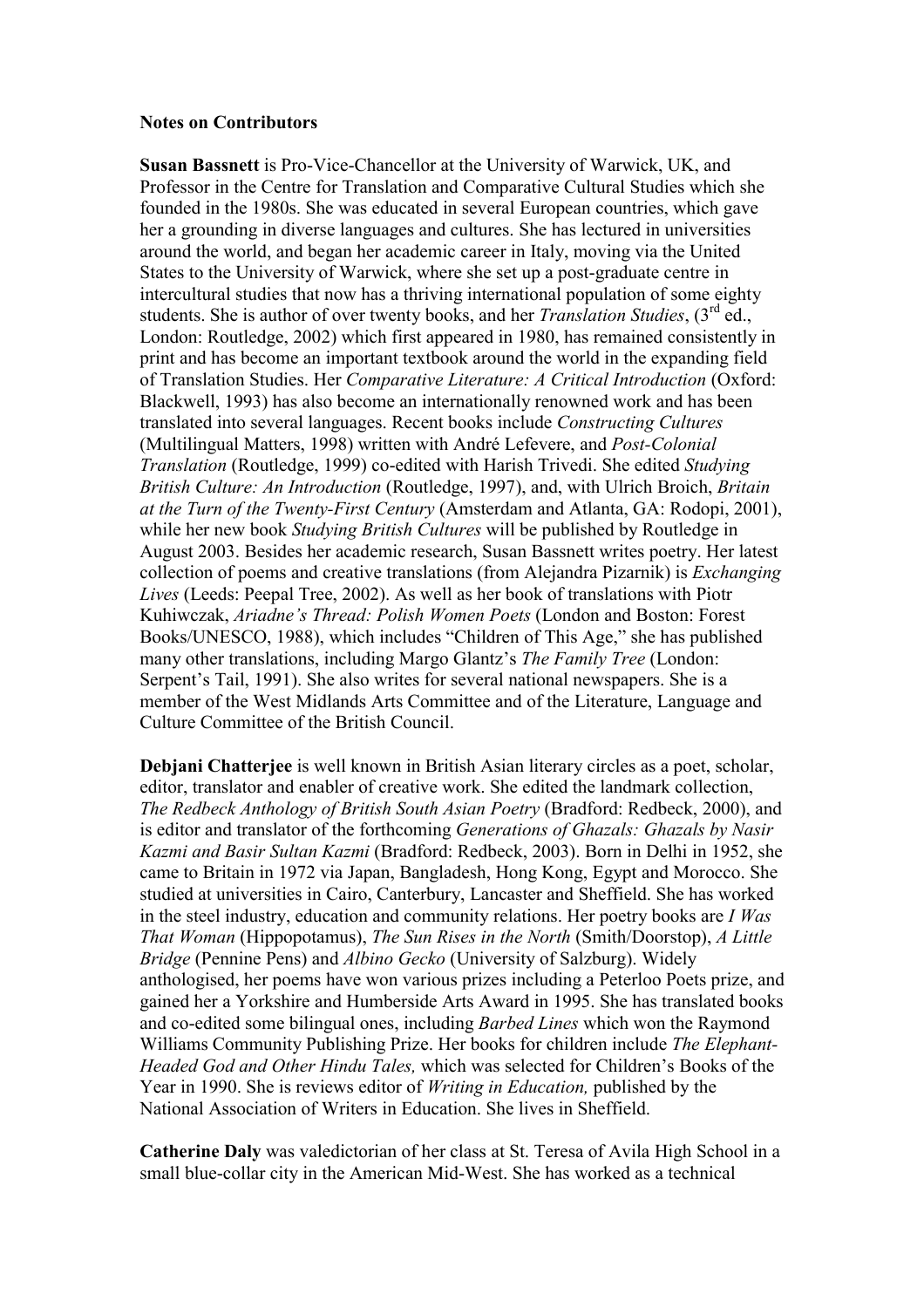architect, an officer in a Wall Street investment bank, an engineer supporting the space shuttle orbiter, a software developer for motion picture studios, and as a teacher. She lives in Los Angeles. The poems titled "In Medias Res" are contained in her book *DaDaDa* forthcoming from SALT Publishing. She is also the author of a book of poetry entitled *Locket.* 

**Edwin Gentzler** is Director of the Translation Center and Adjunct Professor of Comparative Literature at the University of Massachusetts, Amherst. He is author of *Contemporary Translation Theories* (London: Routledge, 1993; 2<sup>nd</sup> rev. edition Clevedon: Multilingual Matters, forthcoming), which has recently been translated into Italian and Persian. He is co-editor (with Maria Tymoczko) of the anthology *Translation and Power* (Amherst: University of Massachusetts Press, 2002). He is also co-editor (with Susan Bassnett) of the Topics in Translation Series for Multilingual Matters (UK), and he serves on the editorial board of several journals, including *Metamorphoses* (USA), *Cadernos de Tradução* (Brazil), and *Across*  (Hungary). He is working on a new book titled *Translation and Identity Formation in the Americas.* He can be reached at gentzler@complit.umass.edu or contacted through the Translation Center at the University of Massachusetts, Amherst: http://www.umass.edu/transcen

**John Gilmore** was educated in Barbados and in England, where he went to Sidney Sussex College, Cambridge (B.A., 1977; M.A., 1981; Ph.D., 1985). His doctoral thesis was on the history of the Church of England in the Caribbean in the eighteenth and nineteenth centuries, with particular reference to Barbados. He taught in the Department of History at the Cave Hill campus of the University of the West Indies, and later worked as Cultural Officer for Literary Arts at the National Cultural Foundation in Barbados, and as Managing Editor of the Barbados-based regional newspaper *Caribbean Week*. Since 1996 he has been a lecturer at the University of Warwick, England, where he teaches in the Centre for Translation and Comparative Cultural Studies and the Centre for Caribbean Studies. His interests include Caribbean history and literature, British literature of the eighteenth century (in English and Latin), and Translation Studies. He has been commissioned to edit (with David Dabydeen) the forthcoming *Oxford Companion to Black British History*. He is the Series Editor for the Macmillan Caribbean Classics series, for which he edited J. W. Orderson's *Creoleana* (the earliest Barbadian novel, originally published in 1842). His many publications on Caribbean history, literature and culture also include *The Poetics of Empire: A Study of James Grainger's* The Sugar-Cane (Athlone Press, 2000); and an introduction to the region's culture, *Faces of the Caribbean* (London: Latin America Bureau, 2000). A collection of his short fiction, *Buried With Science and other stories* has been published by Dido Press (2003). He is one of the authors of the *A-Z of Barbados Heritage* (Heinemann Caribbean, 1990; second, enlarged edition forthcoming from Macmillan Caribbean). Current projects include a literary biography (funded in part by a British Academy grant) of the earliest black writer of the British Empire, the eighteenth-century Jamaican poet Francis Williams.

**Paul Goulder** has taught Development and Latin American Sudies at London Guildhall (now Metropolitan) University and has been a Research Fellow at King's College London, at the University of Berkeley at California and at the National University in Peru. He is currently coordinator of the Andean Education Programme (Programa Andino de Educación, PROANDE), a project of Instituto Vida, a voluntary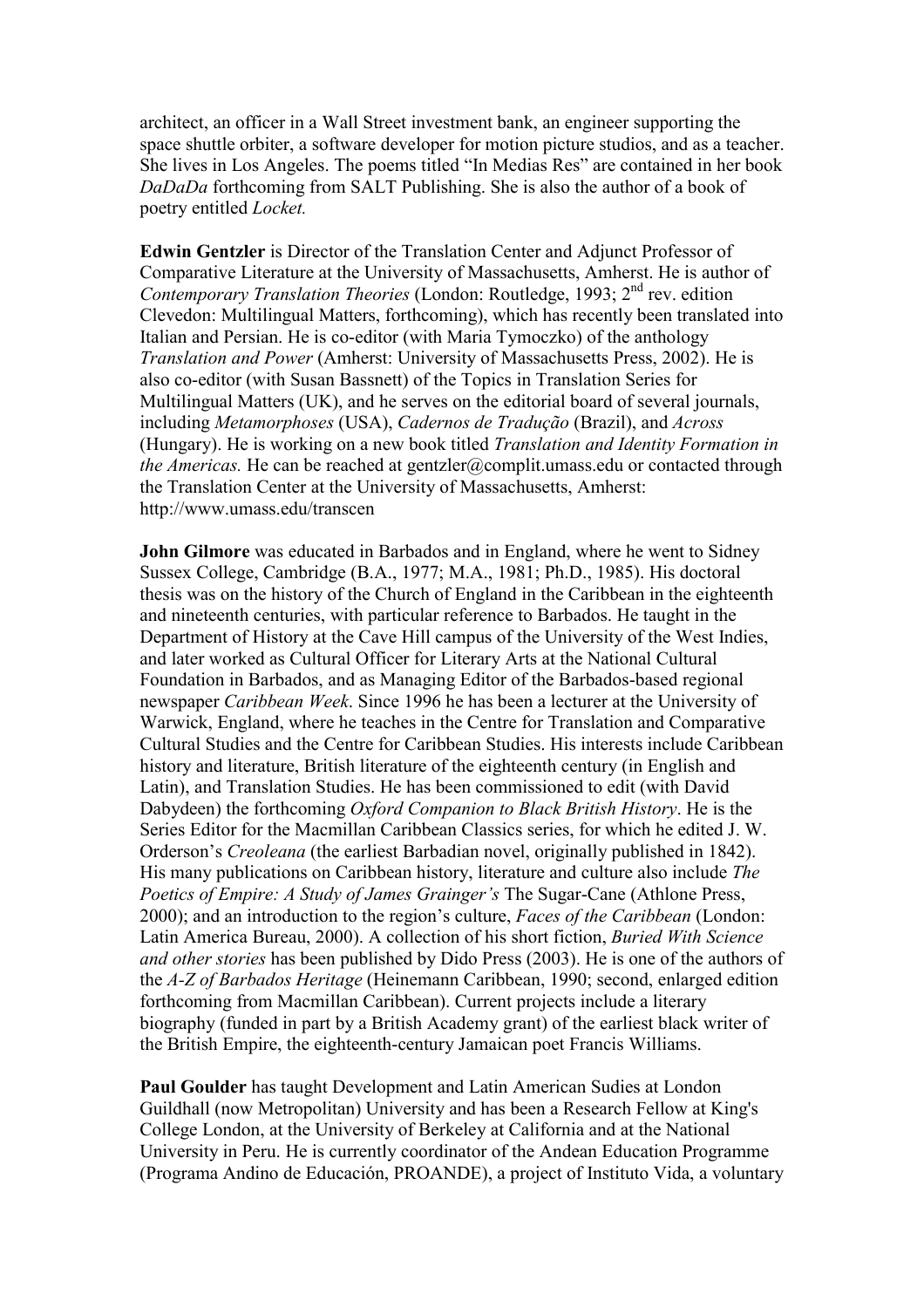organisation registered in Peru and France (Institut Vida). The broad objective of PROANDE is improved education opportunity for the "children of the Andean countries" especially in the field of regional culture and language.

**J. Gill Holland** teaches in the Department of English at Davidson College in North Carolina. He has offered courses in Scandinavian and Chinese literature and studied Chinese at Stanford University and on three sabbatical leaves in Taiwan and Beijing. *Keep An Eye On South Mountain*, a chapbook of his translations of classical Chinese poems, was published in 1986 by Briarpatch Press. In 2004 the University of Wisconsin Press is publishing his translation of selections from the journals of the Norwegian artist Edvard Munch entitled *We Are Flames Which Pour Out Of The Earth*, which is dedicated to his wife Siri, a native of Oslo.

**César Itier** teaches and does research at the Institut National des Langues et Civilisations Orientales (INALCO, Paris) and at the Centre d'Etudes sur les Langues Indigènes d'Amérique (CELIA). He directs the degree course on Andean languages (Quechua) at INALCO. César Itier has also worked extensively in the Andes and has been published by the Institut Français d'Etudes Andines (IFEA) and the Centro Bartolomé de las Casas (CBC). His books include *El teatro quechua en el Cuzco*  (vol.1, 1995; vol.2, 2000), *Parlons quéchua: la langue de Cuzco* (Harmattan,1997) and a translation of Antoine de Saint-Exupéry into Quechua. A fuller bibliography is available at the IFEA website:

<http://www.ifeanet.org/presentacion/ex\_investigadores.php3?cbInvestigador=223>.

**Piotr Kuhiwczak** is the Director of the Centre for Translation and Comparative Cultural Studies at the University of Warwick, UK, where he teaches on the Translation Studies programme. With Susan Bassnett he translated and edited *Ariadne's Thread: Polish Women Poets* (London and Boston: Forest Books / UNESCO, 1988), which includes "Children of This Age."

**Nadia Lie** is professor of Spanish and Spanish-American literature at the Katholieke Universiteit Leuven (Louvain), Belgium. She specialises in French as well as Spanish-American literature and is mainly interested in comparative literature and cultural studies. She is the author of a study of the cultural discourse of the Cuban revolution, *Transicion y transaccion* (Gaithersburg, Maryland, and Leuven: Ed. Hispamerica and Leuven University Press, 1996), and has edited two books with Theo D'haen *Constellation Caliban: Figurations of a Character* (Amsterdam and Atlanta, GA: Rodopi, 1997), and *Zorro & Co: Populaire personages en het koloniale verleden*  (Nijmegen: Vantilt, 2002). She was guest professor at the Universidad Nacional Autonoma de Mexico in 1999, and co-directs an international research project on postcolonialism with researchers from the UNAM and Rice University, Houston, Texas. Nadia Lie was born in Amsterdam, of Belgian and Chinese-Indonesian descent. In the mid-1970s she moved to Belgium where she studied at K. U. Leuven.

**Katia Mérine** is a PhD student at Warwick University, UK.

**Twm Morys** grew up where he still lives in Gwynedd, Wales. He graduated in Welsh literature from the University of Wales, Aberystwyth. Since 1988 he has been a freelance poet, writer and presenter, except for a year as a lecturer in Welsh at the University of Rennes, Brittany. He writes mostly in strict metre (*cerdd dafod*) and is a